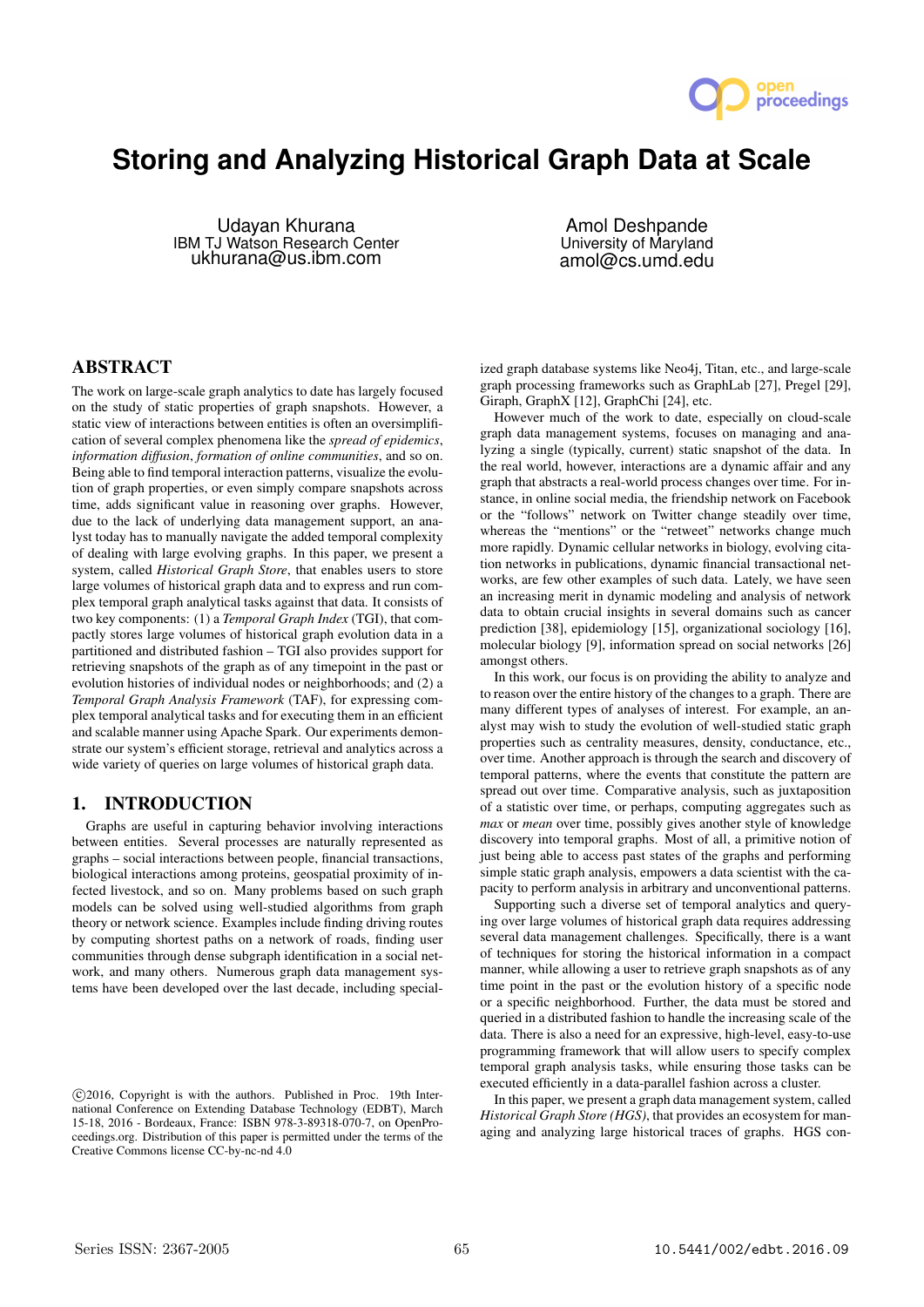sists of two key distinct components. First, the *Temporal Graph Index (TGI)*, is an index that compactly stores the entire history of a graph by appropriately partitioning and encoding the differences over time (called *deltas*). These deltas are organized to optimize the retrieval of several temporal graph primitives such as neighborhood versions, node histories, and graph snapshots. TGI is designed to use a distributed key-value store to store the partitioned deltas, and can thus leverage the scalability afforded by those systems (our implementation uses Apache Cassandra<sup>1</sup> key-value store). TGI is a tunable index structure, and we investigate the impact of tuning the different parameters through an extensive empirical evaluation. TGI builds upon our prior work on DeltaGraph [21], where the focus was on retrieving individual snapshots efficiently; TGI extends DeltaGraph to support efficient retrieval of subgraphs instead of only full snapshots, retrieval of histories of nodes or subgraphs over past time intervals, and features a highly scalable design over DeltaGraph.

The second component of HGS is a *Temporal Graph Analysis Framework (TAF)*, which provides an expressive framework to specify a wide range of temporal graph analysis tasks. TAF is based on a novel set of *temporal graph operands* and *operators* that enable parallel execution of the specified tasks at scale in a cluster environment. The execution engine is implemented on Apache Spark [40], a large-scale in-memory cluster computing framework.

Outline: The rest of the paper is organized as follows. In Section 2, we survey the related work on graph data stores, temporal indexing, and other topics relevant to the scope of the paper. In Section 3, we provide a sketch of the overall system, including key aspects of the underlying components. We then present TGI and TAF in detail in Sections 4 and 5, respectively. In Section 6, we provide an empirical evaluation, and and conclude with a summary and a list of future directions in Section 7.

# 2. RELATED WORK

In the recent years, there has been much work on graph storage and graph processing systems and numerous systems have been designed to address various aspects of graph data management. Some examples include Neo4J, Titan<sup>2</sup>, GBase [19], Pregel [29], Giraph, GraphX [12], GraphLab [27], and Trinity [36]. These systems use a variety of different models for representation, storage, and querying, and there is a lack of standardized or widely accepted models for the same. Most graph querying happens through programmatic access to graphs in languages such as Java, Python or C++. Graph libraries such as Blueprints<sup>3</sup> provide a rich set of implementations for graph theoretic algorithms. SPARQL [33] is a language used to search patterns in linked data. It works on an underlying RDF representation of graphs. T-SPARQL [13] is a temporal extension of SPARQL. He et al. [17], provide a language for finding subgraph patterns using a graph as a query primitive. Gremlin<sup>4</sup> is a graph traversal language over the property graph data model, and has been adopted by several open-source systems. For large-scale graph analysis, perhaps the most popular framework is the vertexcentric programming framework, adopted by Giraph, GraphLab, GraphX, and several other systems; there have also been several proposals for richer and more expressive programming frameworks in recent years. However, most of these prior systems largely focus on analyzing a single snapshot of the graph data, with very little support for handling dynamic graphs, if any.

A few recent papers address the issues of storage and retrieval in dynamic graphs. In our prior work, we proposed DeltaGraph [21], an index data structure that compactly stores the history of all changes in a dynamic graph and provides efficient snapshot reconstruction. G\* [25] stores multiple snapshots compactly by utilizing commonalities. ImmortalGraph [30] is an in-memory system for processing dynamic graphs, with the objectives of shared storage and computation for overlapping snapshots. Ghrab et al. [11] provide a system of network analytics through labeling graph components. Gedik et al. [10], describe a block-oriented and cache-enabled system to exploit spatio-temporal locality for solving temporal neighborhood queries. Koloniari et al. [23] also utilize caching to fetch selective portions of temporal graphs they refer to as partial views. LLAMA [28] uses multiversioned arrays to represent a mutating graph, but their focus is primarily on in-memory representation. There is also recent work on streaming analytics over dynamic graph data [8, 7], but it typically focuses on analyzing only the recent activity in the network (typically over a sliding window).

Temporal graph analytics is an area of growing interest. Evolution of shortest paths in dynamic graphs has been studied by Huo et al. [18], and Ren et al. [34]. Evolution of community structures in graphs has been of interest as well [5, 14]. Change in page rank with evolving graphs [3], and the study of change in centrality of vertices, path lengths of vertex pairs, etc. [32], also lie under the larger umbrella of temporal graph analysis. Ahn et al. [1] provide a taxonomy of analytical tasks over evolving graphs. Barrat et al. [4], provide a good reference for studying several dynamic processes modeled over graphs. Our system significantly reduces the effort involved in building and deploying such analytics over large volumes of graph data.

Temporal data management for relational databases was a topic of active research in the 80s and early 90s. Snapshot index [39] is an I/O optimal solution to the problem of snapshot retrieval for transaction-time databases. Salzberg and Tsotras [35] present a comprehensive survey of temporal data indexing techinques, and discuss two extreme approaches to supporting snapshot retrieval queries, referred to as the *Copy* and *Log* approaches. While the copy approach relies on storing new copies of a snapshot upon every point of change in the database, the log approach relies on storing everything through changes. Their hybrid is often referred to as the *Copy+Log* approach. We omit a detailed discussion of the work on temporal databases, and refer the interested reader to a representative set of references [37, 31, 35].Other data structures, such as Interval Trees [2] and Segment trees [6] can also be used for storing temporal information. Temporal aggregation in scientific array databases is another related topic of interest, but the challenges there are significantly different. Kaufmann et al. [20] propose an in-memory index in SAP HANA that addresses temporal aggregation, joins, and snapshot construction. The applicability of temporal relational data management techniques to graphs is restricted due to lack of (efficient) support for graph specific retrieval such as fetching neighborhoods, or histories of nodes over time. Our work in this paper focuses on techniques for a wide variety of temporal graph retrieval and analysis on entire graph histories that are primarily stored on disk.

## 3. OVERVIEW

In this section, we introduce key aspects related to HGS. We begin with the data model, followed by the key challenges and concluding with an overview of the system.

<sup>1</sup>https://cassandra.apache.org

<sup>2</sup>http://thinkaurelius.github.io/titan/

<sup>3</sup>https://github.com/tinkerpop/blueprints/wiki

<sup>4</sup>https://github.com/tinkerpop/gremlin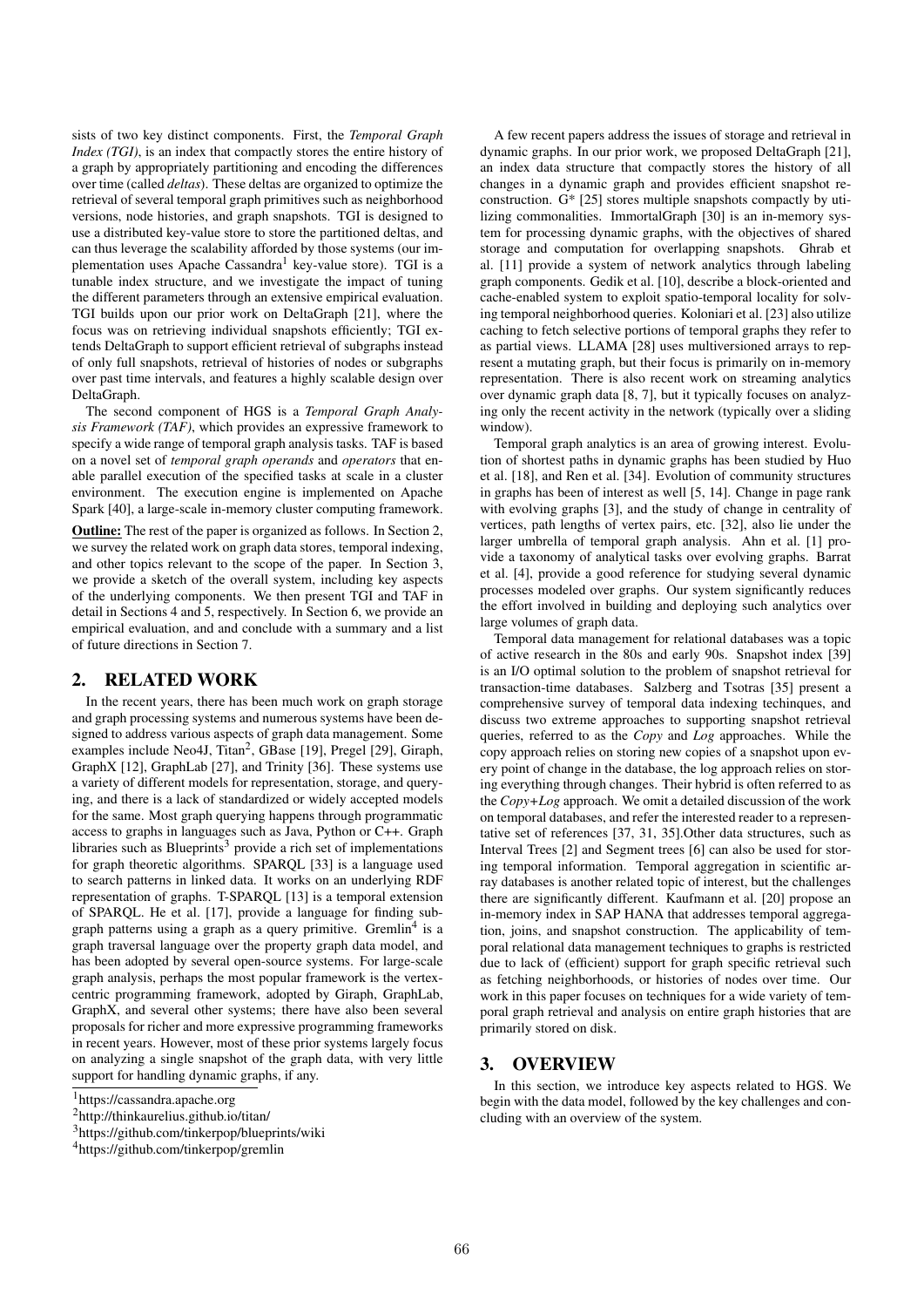

Figure 1: The scope of temporal graph analytics can be represented across two different dimensions - time and entity. The chart lists retrieval tasks (black), graph operations (red), example queries (magenta) at different granularities of time and entity size.

# 3.1 Data Model

Under a discreet notion of time, a time-evolving graph  $G<sup>T</sup>$  =  $(V^T, E^T)$  may be expressed as a collection of graph *snapshots* over different time points,  $\{G^0 = (V^0, E^0), G^1, \ldots, G^t\}$ . The vertex set  $V^i$  for a snapshot consists of a set of vertices (nodes), each of which has a unique identifier (constant over time), and an arbitrary number of key-value attribute pairs. The edge sets  $E^i$  consist of edges that each contain references to two valid nodes in the corresponding vertex set  $V^i$ , information about the direction of the edge, and an arbitrary list of key-value attribute pairs. A temporal graph can also be equivalently described by a set of changes to the graph over time. We call an atomic change at a specific timepoint in the graph an *event*. The changes could be structural, such as the addition or the deletion of nodes or edges, or be related to attributes such as an addition or a deletion or a change in the value of a node or an edge attribute. For instance, a new user joining the Facebook social network corresponds to an event of node creation; connecting to another user is an event of edge creation; changing location or posting an update are events of change and creation of attribute values, respectively. These approaches specified here as well as certain hybrids have been used in the past for the physical and logical modeling of temporal data. Our approach to temporal processing in this paper is best described using a *node-centric* logical model, i.e., the historical graph is seen as a collection of evolving vertices over time; the edges are considered as attributes of the nodes. This abstraction helps in our design of distributed storage of the graph and parallel execution of the analytical tasks.

## 3.2 Challenges

The nature of data management tasks in historical graph analytics can be categorized based on the scope of analysis using the dual dimensions of *time* and *entity* as illustrated with examples in Figure 1. The temporal scope of an analysis task can range from a single point in time to a long interval; the entity scope can range from a single node to the entire graph. While the diversity of analytical tasks provides a potential for a rich set of insights from historical graphs, it also poses several challenges in constructing a system that can perform those tasks. To the best of our knowledge, none of the existing systems address a majority of those challenges that are described below:

Compact storage with fast access: An natural tradeoff between index size and access latencies can be seen in the Log and Copy approaches for snapshot retrieval. Log requires minimal information to encode the graph's history, but incurs large reconstruction costs. Copy, on the other hand, provides direct access, but at the cost of excessive storage. The desirable index should consume space of the order of Log index but provide near direct access like Copy.

Time-centric versus entity-centric indexing: For *point* access such as past snapshot retrieval, a time-centric indexing such as DeltaGraph or Copy+Log is suitable. However, for version retrieval tasks such as retrieving a *node's history*, entity-centric indexing is the correct choice. Neither of the indexing approaches, however, are feasible in the opposite scenarios. Given the diversity of access needs, we require an index that works well with both styles of lookup at the same time.

Optimal granularity of storage for different queries: Query latencies for a graph also depend on the size of chunks in which the data is indexed. While larger granularities of storage incur wasteful data read for "node retrieval", a finely chunked graph storage would mean higher number of lookups and aggregation for a 2 hop neighborhood lookup. The physical and logical arrangement of data should take care of access needs at all granularities.

Coping with changing topology in a dynamic graph: It is evident that graph partitioning is inevitable in the storage and processing of large graphs. However, finding the appropriate strategy to maintain workable partitioning on a constantly *changing* graph is another challenge while designing a historical graph index.

Systematically expressing temporal graph analytics: A platform for expressing a wide variety of historical graph analytics requires an appropriate amalgam of temporal logic and graph theory. Additionally, utilizing a vast body of existing tools in network science is an engineering challenge and opportunity.

#### Appropriate abstractions for distributed, scalable analytics:

Parallelization is key to scale up analytics for large graph datasets. It is essential that the underlying data-representations and operators in the analytical platform be designed for parallel computing.

# 3.3 System Overview

Figure 2 shows the architecture of our proposed Historical Graph Store. It consists of two main components:

Temporal Graph Index (TGI) records the entire history of a graph compactly while enabling efficient retrieval of several temporal graph primitives. It encodes various forms of differences (called *deltas*) in the graph, such as atomic events, changes in subgraphs over intervals of time, etc. It uses specific choices of graph partitioning, data replication, temporal compression and data placement to optimize the graph retrieval performance. TGI uses Cassandra, a distributed key-value store for the deltas. In Section 4, we describe the design details of TGI and the access algorithms.

Temporal Graph Analytics Framework (TAF) provides a *temporal node*-centric abstraction for specifying and executing complex temporal network analysis tasks. It helps the user analyze the history of the graph by means of simple yet expressive *temporal operators*. The abstraction of temporal graph through a *set of (temporal) nodes (SoN)* allows the framework to achieve computational scalability through distribution of tasks by node and time. TAF is built on top of Apache Spark to utilize its support for scalable, in-memory, cluster computation; TAF provides an option to utilize GraphX for static graph computation. We provide a Java and Python based library to specify the retrieval, computation and analysis tasks. In Section 5, we describe the details of the data and computational models, query processing, parallel data fetch aspects of the system, the analytical library along with a few examples.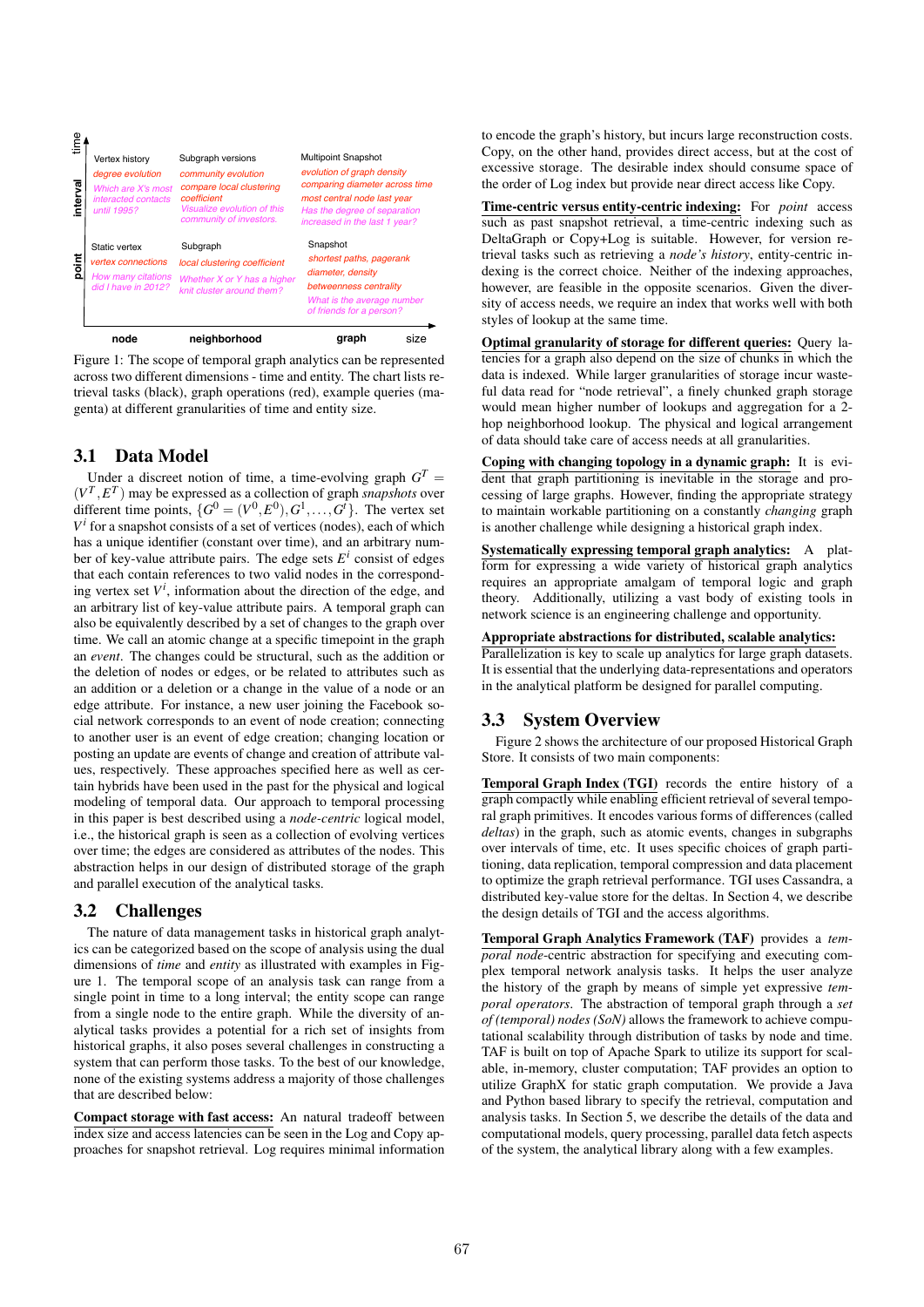

Figure 2: System Overview

## 4. TEMPORAL GRAPH INDEX

In this section, we investigate the issue of indexing temporal graphs. First, we introduce a *delta framework* to define any temporal index as a set of different changes or *deltas*. Using this framework, we are able to qualitatively compare the access costs and sizes of different alternatives for temporal graph indexing, including our proposed approach. We then present the Temporal Graph Index (TGI), that stores the entire history of a large evolving network in the cloud, and facilitates efficient parallel reconstruction for different graph primitives. TGI is a generalization of both entity and time-based indexing approaches and can be tuned to suit specific workload needs. We claim that TGI is the minimal index that provides efficient access to a variety of primitives on a historical graph, ranging from past snapshots to versions of a node or neighborhood. We also describe the key partitioning strategies instrumental in scaling to large datasets across a cloud storage.

#### 4.1 Preliminaries

We start with a few preliminary definitions that help us formalize the notion of the delta framework.

DEFINITION 1 (STATIC NODE). *A static node refers to the state of a vertex in a network at a specific time, and is defined as a set containing: (a) node-id, denoted I (an integer), (b) an edge-list, denoted E (captured as a set of node-ids), (c) attributes, denoted A, a map of key-value pairs.*

A *static edge* is defined analogously, and contains the node-ids for the two endpoints and the edge direction in addition to a map of key-value pairs. Finally, a *static graph component* refers to either a static edge or a static node.

DEFINITION 2 (DELTA). *A Delta (*∆*) refers to either: (a) a static graph component (including the empty set), or (b) a difference, sum, union or intersection of two deltas.*

Such a definition of delta helps express the change in a wider context than merely difference of graph states at two points. It helps us articulate several temporal graph indexes including TGI and Delta-Graph in a single framework.

DEFINITION 3 (CARDINALITY AND SIZE). *The cardinality and the size of a delta are the unique and total number of static node or edge descriptions within it, respectively.*

DEFINITION 4  $(Δ SUM)$ . *A sum* (+) over two deltas,  $Δ_1$  and  $\Delta_2$ , *i.e.*,  $\Delta_s = \Delta_1 + \Delta_2$  *is defined over graph components in the two deltas as follows:* (1)  $\forall$ *gc*<sub>1</sub> ∈  $\Delta$ <sub>1</sub>*, if* ∃*gc*<sub>2</sub> ∈  $\Delta$ <sub>2</sub> *s.t. gc*<sub>1</sub> *I* = *gc*<sub>2</sub> *I, then we add gc*<sub>2</sub> *to*  $\Delta_s$ , (2)  $\forall$ gc<sub>1</sub> ∈  $\Delta_1$  *s.t*.  $\sharp$ gc<sub>2</sub> ∈  $\Delta_2$  *s.t.* gc<sub>1</sub> *I* =  $gc_2.I$ *, we add*  $gc_1$  *to*  $\Delta_s$ *, and (3) analogously the components present only in*  $\Delta_2$  *are added to*  $\Delta_s$ *.* 

Note that:  $\Delta_1 + \Delta_2 = \Delta_2 + \Delta_1$  is not necessarily true due the order of changes. We also note that:  $\Delta_1 + \emptyset = \Delta_1$ , and  $(\Delta_1 + \Delta_2)$  +  $\Delta_3 = \Delta_1 + (\Delta_2 + \Delta_3)$ . Analogously, difference(-) is defined as a set difference over different components of the two deltas.  $\Delta_1 - \phi = \Delta_1$ and  $\Delta_1 - \Delta_1 = \phi$ , are true, while,  $\Delta_1 - \Delta_2 = \Delta_2 - \Delta_1$ , does not necessarily hold.

DEFINITION 5 (∆ INTERSECTION). *An intersection of two deltas is defined as a set intersection over the the components of two deltas.*  $\Delta_1 \cap \phi = \phi$ *, is true for any delta. Similarly, union of two deltas*  $\Delta_{\cup} = \Delta_1 \cup \Delta_2$ *, consists of all elements from*  $\Delta_1$  *and*  $\Delta_2$ *. The following is true for any delta:*  $\Delta_1 \cup \phi = \Delta_1$ *.* 

Next we discuss and define some specific types of deltas:

DEFINITION 6 (EVENT). *An event is the smallest change that happens to a graph, i.e., addition or deletion of a node or an edge, or a change in an attribute value. An event is described around one time point. As a delta, an event concerning a graph component c, at time point te, is defined as the difference of state of c at and before t<sub>e</sub>*, *i.e.*,  $\Delta_{event}(c, t_e) = c(t_e) - c(t_e - 1)$ .

DEFINITION 7 (EVENTLIST). *An eventlist delta is a chronologically sorted set of event deltas. An eventlist's scope may be defined by the time duration,* (*ts*,*te*]*, during which it defines all the changes that happened to the graph.*

DEFINITION 8 (EVENTLIST PARTITION). *An eventlist paritition delta is is a chronologically sorted set of event deltas pertaining to a set of nodes, P, over a given time duration,*  $(t_s, t_e)$ *.* 

DEFINITION 9 (SNAPSHOT). *A snapshot, Gt<sup>a</sup> is the state of a graph G at a time point ta. As a delta, it is defined as the difference of the state of the graph at*  $t_a$  *from an empty set,*  $\Delta_{snapshot}(G, t_a) =$  $G(t_a) - G(-\infty)$ .

DEFINITION 10 (SNAPSHOT PARTITION). *A snapshot partition is a subset of a snapshot. It is identified by a subset P of all nodes in graph, G at time, ta. It consists of all nodes in G at ta and all the edges whose at least one end-point lies in P at time, ta.*

#### 4.2 Prior Techniques

The prior techniques for temporal graph indexing use changes or differences in various forms to encode time-evolving datasets. We can express them in the ∆-framework as follows. The *Log* index is equivalent to a set of all *event* deltas (equivalently, a single *eventlist* delta encompassing the entire history). The *Copy+Log* index can be represented as combination of: (a) a finite number of distinct *snapshot* deltas, and (b) *eventlist* deltas to capture the change between successive snapshots. Although we are not aware of a specific proposal for a *vertex-centric* index, however, a natural approach would be to maintain a set of *eventlist partition* deltas,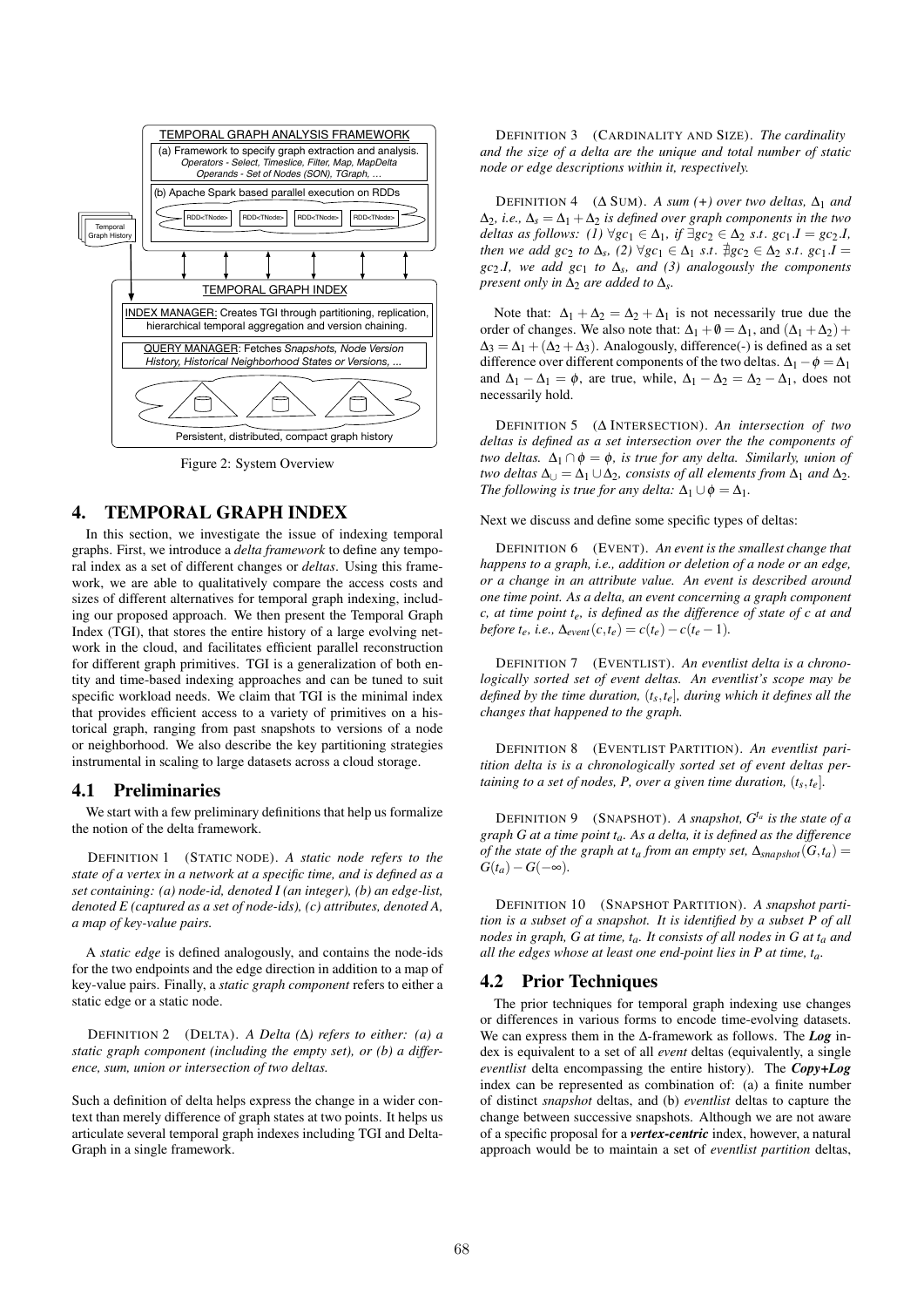one for each node (with edge information replicated with the endpoints). The *DeltaGraph* index, proposed in our prior work, is a tunable index with several parameters. For a typical setting of parameters, it can be seen as equivalent to taking a Copy+Log index, and replacing the *snapshot* deltas in it with another set of deltas constructed hierarchically as follows: for every *k* successive *snapshot* deltas, replace them with a single delta that is the intersection of those deltas and a set of difference deltas from the intersection to the original snapshots, and recursively apply this till you are left with a single delta.

Table 1 estimates the cost of fetching different graph primitives as the number and the cumulative size of deltas that need to be fetched for the different indexes. The first column shows an estimate of index storage space, which varies considerably across the techniques. For proofs, please refer to the extended version [22].

#### 4.3 Temporal Graph Index: Definition

Given the above formalism, a Temporal Graph Index for a graph *G* over a time period  $T = [0, t_c]$  is described by a collection of different deltas as follows:

- (a) Eventlist Partitions: A set of eventlist partition deltas,  ${E_{tn}}$ , where  $E_{tp}$  captures the changes during the time interval *t* belonging to partition *p*.
- (b) Derived Snapshot Partitions: Consider *r* distinct time points, *t*<sub>*i*</sub>, where  $1 \le i \le r$ ,  $t_i \in T$ , For each  $t_i$ , we consider *l* partition deltas,  $P^i_j$ ,  $1 < j < l$ , such that  $\cup_j P^i_j = G^{t_i}$ . There exists a function that maps any node-id(I) in  $G^{t_i}$  to a unique partition $id(P_j^i)$ ,  $f_i: I \to P_j^i$ . With a collection of  $P_j^i$  over *T* as leaf nodes, we construct a hierarchical tree structure where a parent is the intersection of children deltas. The difference of each parent from its child delta is called as a *derived snapshot partition* and is explicitly stored. Note that  $P_j^i$  are not explicitly stored. This is the same as DeltaGraph, with the exception of partitioning.
- (c) Version Chain: For all nodes *N* in the graph *G*, we maintain a chronologically sorted list of pointers to all the references for that node in the delta sets described above (a and b). For a node *I*, this is called a *version chain* (denoted *VCI*).

In short, the TGI stores *deltas* or *changes*in three different forms, as follows. The first one is the atomic changes in a chronological order through eventlist partitions. This facilitates direct access to the changes that happened to a part or whole of the graph at specified points in time. Secondly, the state of nodes at different points in time is stored indirectly in form of the derived snapshot partition deltas. This facilitates direct access to the state of a neighborhood or the entire graph at a given time. Thirdly, a meta index stores node-wise pointers to the list of chronological changes for each node. This gives us a direct access to the changes occurring to individual nodes. Figure 3(a) shows the arrangement of eventlist, snapshot and derived snapshot partition deltas. Figure 3(b) shows a sample version chain.

TGI utilizes the concept of temporal consistency which was optimally utilized by DeltaGraph. However, it differs from DeltaGraph in two major ways. First, it uses a partitioning for eventlists, snapshots or deltas instead of large monolithic chunks. Additionally, it maintains a list of version chain pointers for each node. The combination of these two novelties along with DeltaGraph's temporal compression generalizes the notion of entity-centric and timecentric indexing approaches in an efficient way. This can be seen by the qualitative comparison shown in Table 1 as well as empirical results in Section 6. Note that the particular design of TGI in the form of eventlist partitions and deltas, and version chain is not equivalent to two separate indexes, one with snapshots and eventlists and



Figure 3: Temporal Graph Index representation: (a) TGI deltas partitions - eventlists, snapshots and derived snapshots. The (dashed) bounded deltas are not stored; (b) Version Chains.

the other with chronologically organized events per node. For instance, the latter is fairly inefficient to fetch temporal subgraphs or neighborhoods over time intervals.

#### 4.4 TGI: Design and Architecture

In the previous subsection, we presented the logical description of TGI. We now describe the strategies for physical storage on a cloud which enables high scalability. In a distributed index, we desire that all graph retrieval calls achieve maximum parallelization through equitable distribution. A distribution strategy based on pure node-based key is good idea for snapshot style access, however, it is bad for a subgraph history style of access. A pure timebased key strategy on the other hand, has complementary qualities and drawbacks. An important related challenge for scalability is dealing with two different skews in a temporal graph dataset – temporal and topological. They refer to the uneven density of graph activity over time and the uneven edge density across regions of the graph, respectively. Another important aspect to note is that for a retrieval task, it is desirable that all the deltas needed for a fetch operation that are present on a particular machine be proximally located to minimize latency of lookups<sup>5</sup>. Based on the above constraints and desired properties, we describe the physical layout of TGI as follows:

- 1. The entire history of the graph is divided into *time spans*, keeping the number of changes to the graph consistent across different time spans,  $f_t$ : *e.time*  $\rightarrow$  *tsid*, where *e* is the event and *tsid* is the unique identifier for the time span.
- 2. A graph at any point is horizontally partitioned into a fixed number of *horizontal partitions* based upon a random function of the node-id,  $f_h$ :  $nid \rightarrow sid$ , where *nid* is the node-id and *sid* is unique identifier of for the horizontal partition.
- 3. The partition deltas (including eventlists) are stored as a keyvalue pairs, where the delta-key is composed of {*tsid*,*sid*,*did*, *pid*}, where *did* is a delta-id, and *pid* is the partition-id of the partition.
- 4. The placement-key is defined as a subset of the composite deltas key described above, as {*tsid*,*sid*}, which defines the chunks in which data is placed across a set of machines on a cluster. A combination of the *tsid* and *sid* ensure that a large fetch task, whether snapshot or version oriented, seeks data distributed across the cluster and not just one machine.

<sup>&</sup>lt;sup>5</sup>In general, this depends on the underlying storage mechanism. The physical placement of deltas is irrelevant for an in-memory store, but significant for an on-disk store due to seek times.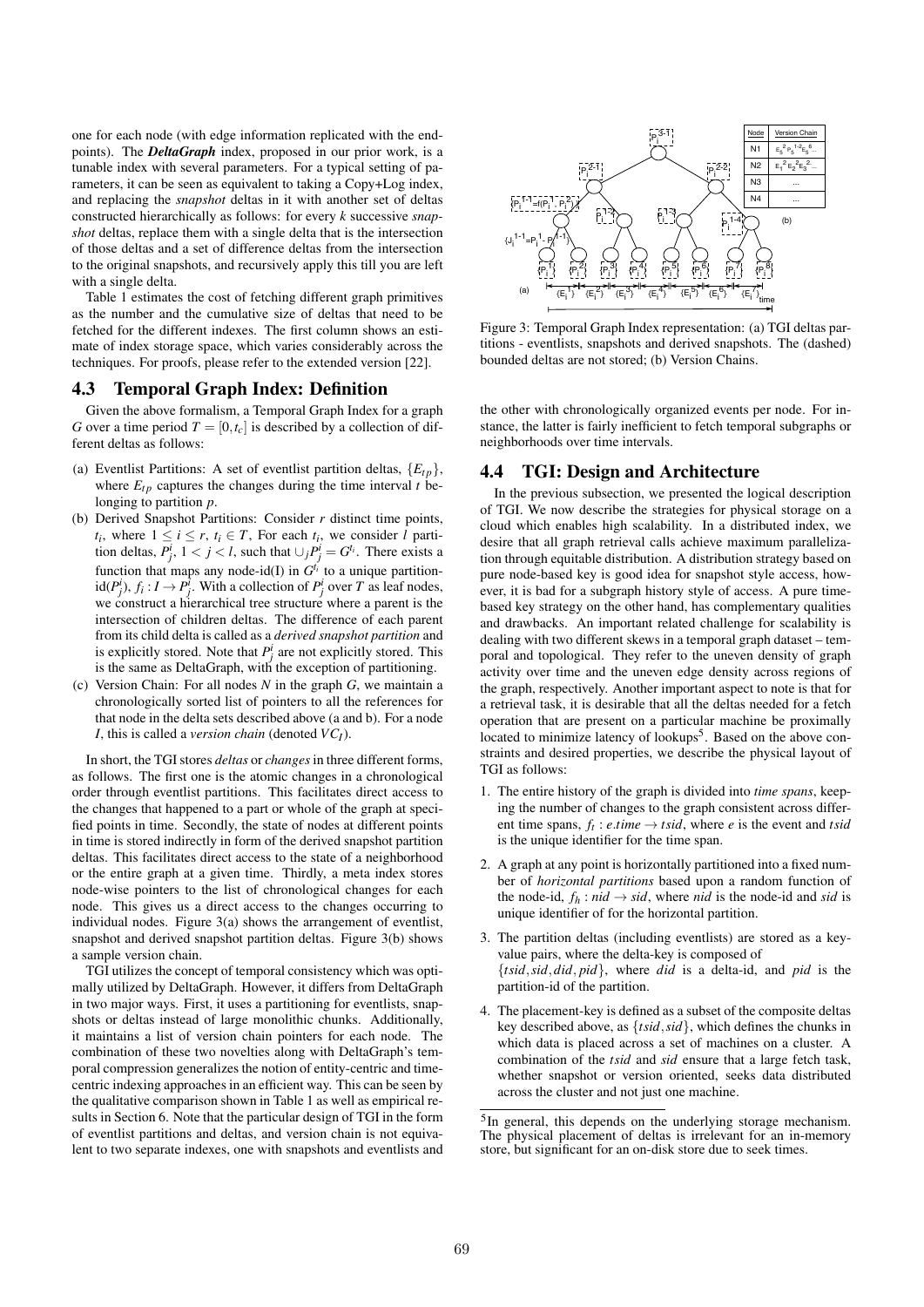|              | Index               | Snapshot      |                   | <b>Static Vertex</b> |                          | Vertex versions  |                   | 1-hop           |                   | 1-hop Versions     |                   |
|--------------|---------------------|---------------|-------------------|----------------------|--------------------------|------------------|-------------------|-----------------|-------------------|--------------------|-------------------|
|              | Size                | Δ<br>ΣΔ       | $2\Delta$         | IΔ<br>ΣΔ             | ΣΔ                       | $ \Delta $<br>ΣΔ | ΣΔ                | $\Delta$<br>ΣΔ  | ΣΔ                | $2\Delta  \Delta $ | ∠∆                |
| Log          | G                   | G             | $\frac{ G }{ E }$ | G                    | $\frac{\overline{G}}{E}$ | G                | $\frac{ G }{ E }$ | G               | $\frac{ G }{ E }$ | G                  | $\frac{ G }{ E }$ |
| Copy         | $ G ^2$             | S'            |                   | S                    |                          | S  G             | G                 | S               |                   | S  G               | G                 |
| Copy+Log     | $\frac{ G ^2}{ E }$ | $ S + E $     | ◠<br>∠            | $ S + E $            | 2                        | G                | $\frac{ G }{ E }$ | $ S + E $       | ◠                 | G                  | $\frac{ G }{ E }$ |
| Node Centric | 2 G                 | 2. G          | N                 | C                    |                          | IC               |                   | R . V           | R                 | R . V              | R                 |
| DeltaGraph   | $ G (h+1)$          | $h. S  +  E $ | 2h                | $ h S + E $          | 2h                       | G                | $\frac{ G }{ E }$ | $h.( S  +  E )$ | 2 <sub>h</sub>    | G                  | $\frac{ G }{ E }$ |
| TGI          | $ G (2h+3)$         | $h. S + E $   | 2h                | h. S <br>E           | 2h                       | $ V (1 +$        | V <br>$+1$        | $h.( S + E )$   | 2 <sub>h</sub>    | $ V _1$            | $ V +$            |

Table 1: Comparison of access costs for different retrieval queries and index storage for various temporal indexes.  $|G|$  =number of changes in the graph;  $|S|$  =size of a snapshot;  $h$  = height and  $|E|$  = eventlist size;  $|V|$  = number of changes to a node;  $|R|$ =numbers of neighbors of a node; *p*= number of partitions in TGI. The metrics used are, sum of delta cardinalities ( $\sum_{\Delta} |\Delta|$ ) and number of deltas ( $\sum_{\Delta} 1$ ).

5. The partitioned deltas are clustered by the delta key. The given order of delta-key along with the placement-key implies that all partitions of a delta are stored contiguously, which makes it efficient to scan and read all partitions belonging to a delta in a snapshot query. Also, if the order of *did* and *pid* is reversed, it makes fetching a partition across different deltas more efficient.

Implementation and Architecture: TGI uses Cassandra for its delta storage as well as metadata regarding partitioning, timespans, etc. TGI consists of a *Query Manager* (QM) is responsible for planning, dividing and delegating the query to one or more *Query Processors* (QP). Multiple QPs query the datastore in parallel and process the raw deltas into the required result. Depending on the query specification, the distributed result is either aggregated at a particular QP (the QM) or returned to the client which made the request without aggregation. An *Index Manager* is responsible for the construction and maintenance activities of the index. We omit further details and refer the reader to the extended version [22].

#### 4.5 Dynamic Graph Partitioning

Partitioning of the deltas is an essential aspect of TGI and provides cheaper access to subgraph elements when compared to DeltaGraph or similar indexes. The two traditional approaches to partitioning a static graph are random (node-id hash-based) or localitybased (min-cut, max-flow) partitioning. Random partitioning is simpler and involves minimal bookkeeping. However, since it loses locality, it is unsuitable for neighborhood-level granularity access. Locality-aware partitioning, on the other hand, preserves locality but incurs extra bookkeeping in form of a {node-id:partition-id} map. TGI is designed to work with either configuration as desired, as well as different partition size specifications. TGI also supports replication of edge-cuts for further speed up of 1-hop neighborhoods. It uses a separate *auxiliary delta partition* besides each delta partition to store the replication, thereby preventing extra read cost for snapshot or node centric queries. More details on this can be found in the extended manuscript.

Locality-aware partitioning, however, faces an additional challenge with time-evolving graphs. With the change in size and topology of a graph, a partitioning deemed good (with respect to locality) at an instant may cease to be good at a later time. A probable approach of frequent repartitioning over time would maintain partitioning quality, but leads to excessive amounts of bookkeeping, which in turn leads to degradation of performance while accessing different node or neighborhood versions.

Our approach of dealing with this dilemma is described as follows. For a time-evolving graph, *G*(*t*), we update the partitioning once at the beginning of each *time span*. The partitioning valid during a time-span  $\tau$ , is decided as the collectively best partitioning for the graph during time  $\tau$ ,  $G^{\tau}$ . Now, the best-suited partitioning for a graph over a time-interval  $G^{\tau}$  is performed by projecting it to a static graph using a function,  $\Omega(G^{\tau})$ , followed by a staticgraph partitioning. Ω could be defined in various ways, depending on the best-deemed interpretation of a representative static graph. Any definition, however, must retain all and only the nodes that appeared in  $G^{\tau}$ . In TGI, the default choice of  $\Omega$  is called *Union*-*Mean* and includes all edges that appeared in  $G^{\tau}$  with the edgeweights computed as a function of time-fraction of existence. We refer the reader to the extended manuscript for further details on different choices of Ω, contrast of this technique with other alternatives, and comments on the associated problem of finding the appropriate boundaries of time-spans.

#### 4.6 Fetching Graph Primitives

We briefly describe how the different types of retrieval queries are executed. The details of the algorithms can be found in the extended version of the paper.

Snapshot Retrieval: In snapshot retrieval, the state of a graph at a time point is retrieved. Given a time  $t_s$ , the query manager locates the appropriate time span *T* such that  $t_s \in T$ , within which, it figures out the path from the root of the TGI to the leaf closest to the given time point. All the snapshot deltas, ∆*s*1,∆*s*2,...,∆*sm*, (i.e., all the corresponding partitions) along that path from root to the leaf, and the eventlists from the leaf node to the time point, ∆*e*1,∆*e*2,...,∆*en* are fetched and merged appropriately as:  $\sum_{i=1}^{m} \Delta_{si} + \sum_{i=1}^{n} \Delta_{ei}$  (notice the order). This is performed across different query processors covering the entire set of horizontal partitions. This is conceptually similar to the DeltaGraph snapshot reconstruction with the addition of the aspect of partitions.

Node's history: Retrieving a node's history during time interval,  $\overline{t_s, t_e}$  involves finding the state of the graph at point  $t_s$ , and all changes during the time range  $(t_s, t_e)$ . The first one is done in a similar manner to snapshot retrieval except the fact that we look up only a specific delta partition in a specific horizontal partition, that the node belongs to. The second part happens through fetching the node's version chain to determine its points of changes during the given range. The respective eventlists are fetched and filtered for the given node.

k-hop neighborhood (static): In order to retrieve the k-hop neighborhood of a node, we can proceed in two possible ways. One of them is to fetch the whole graph snapshot and filter the required subgraph. The other is to fetch the given node, and then determine its neighbors, fetch them, and recurse. It is easy to see that the performance of the second method will deteriorate fast with growing *k*. However for lower values, typically  $k \leq 2$ , the latter is faster or at least as good, especially if we are using neighborhood replication as discussed in a previous subsection. In case of a neighborhood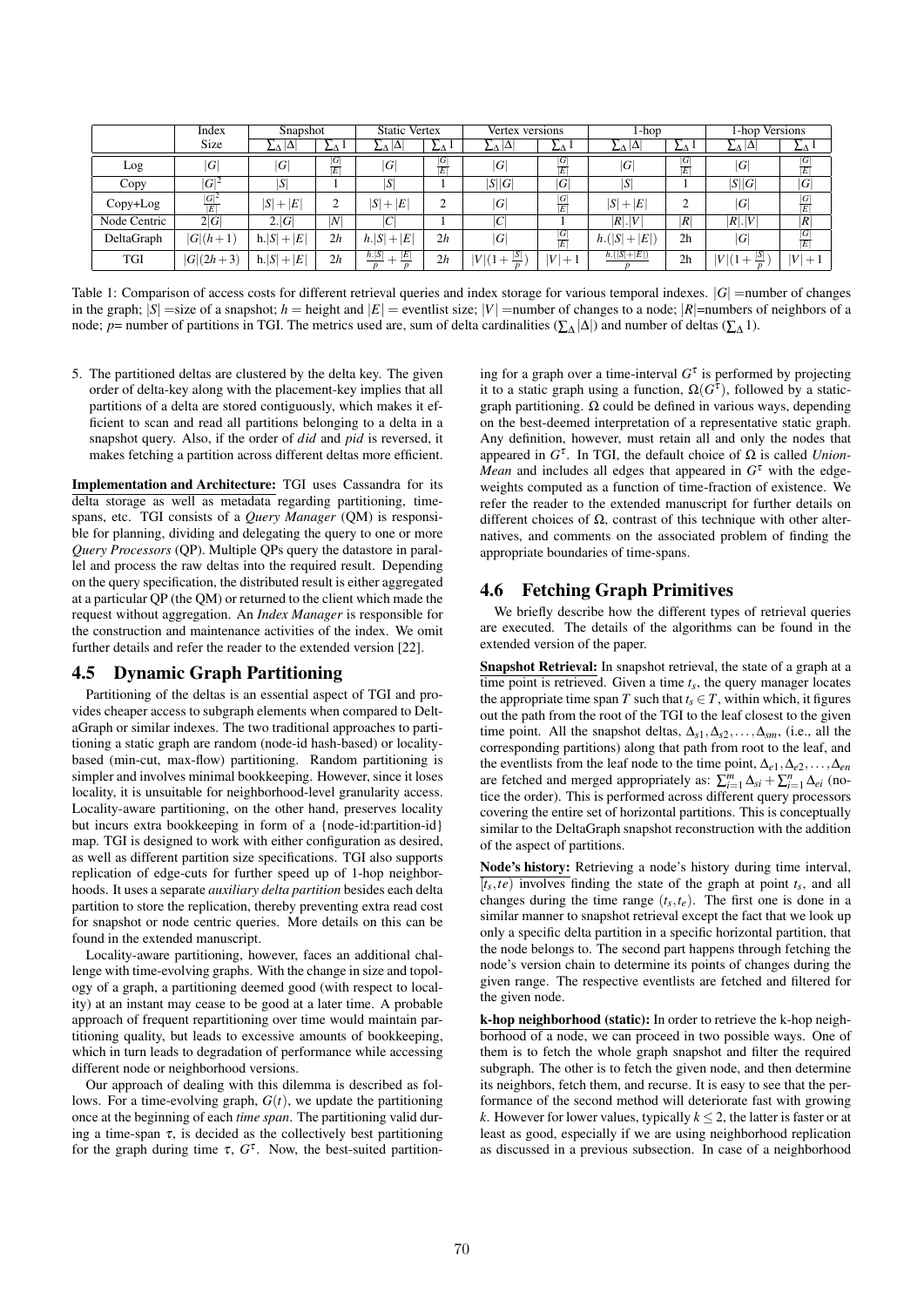fetch, the query manager automatically fetches the auxiliary portions of deltas (if they exist), and if the required nodes are found, further lookup is terminated.

Neighborhood evolution: Neighborhood evolution queries can be posed in two different ways. First, requesting all changes for a described neighborhood, in which case the query manager fetches the initial state of the neighborhood followed by the events indicating the change. Second, requesting the state of the neighborhood at multiple specific time points. This translates to the retrieval of multiple single neighborhoods fetch tasks.

## 5. ANALYTICS FRAMEWORK

In this section, we describe the *Temporal Graph Analysis Framework (TAF)*, that enables programmers to express complex analytical tasks on time-evolving graphs and execute them in a scalable, parallel, in-memory manner. We present details of the novel computational model, including a set of operators and operands. We we also present the details of implementation on top of Apache Spark, as well as the user API (exposed through Python and Java). Finally, we describe TAF's coordination with TGI, particularly the parallel data transfer protocol, that provides a complete ecosystem for historical graph management and analysis.

#### 5.1 Data and Computational Model

At the heart of this analytics framework is an abstraction with the view of historical graph as a *set of nodes (or subgraphs) evolving over time*. The choice of temporal nodes as a primitive is instrumental in enabling us to express a wide range of fetch and compute operations in an intuitive manner. More significantly, it provides us with the appropriate basis for the parallelizing computation of arbitrary analysis tasks. The *temporal nodes* and *set of temporal nodes* bear a correspondence to *tuples* and *tables* of the relational algebra, as the basic unit of data and the prime operand, respectively. The two central data types are defined below:

DEFINITION 11 (TEMPORAL NODE). *A temporal node (NodeT), N<sup>T</sup> , is defined as a sequence of all and only the states of a node N over a time range,*  $T = [t_s, t_e)$ *. All the k states of the node must have a valid time duration*  $T_i$ , such that  $\bigcup_i^k T_i = T$  and  $\bigcap_{i}^{k}T_{i}=\phi.$ 

*i* DEFINITION 12 (SET OF TEMPORAL NODES). *A SoN, is defined as a set of r temporal nodes*  $\{N_1^T, N_2^T, \ldots, N_r^T\}$  *over a time range,*  $T = [t_s, t_e)$ *, as depicted in Figure 4.* 

The *NodeT* class provides a range of methods to access the state of the node at various time points, including: getVersions() which returns the different versions of the node as a list of static nodes (NodeS), getVersionAt () which finds a specific version of the node given a timepoint, getNeighborIDsAt() which returns IDs of the neighbors at the specified time point, and so on.

A *Temporal Subgraph (SubgraphT)* generalizes NodeT and captures a sequence of the states of a subgraph (i.e., a set of nodes and edges among them) over a period of time. Typically the subgraphs correspond to *k*-hop neighborhoods around a set of nodes in the graph. An analogous getVersionAt() function can be used to retrieve the state of the subgraph as of a specific time point as an in-memory Graph object (the user program must ensure that any graph object so created can fit in the memory of a single machine). A Set of Temporal Subgraphs (SoTS) is defined analogously to SoN as a set of temporal subgraphs.

#### 5.2 Temporal Graph Analysis Library

The important temporal graph algebra operators supported by our system are described below.



Figure 4: SoN: A set of nodes can be abstracted as a 3 dimensional array with temporal, node and attribute dimensions.

- 1. *Selection* accepts an SoN or an SoTS along with a boolean function on the nodes or the subgraphs, and returns an SoN or SoTS. It performs *entity-centric filtering* on the operand, and does not alter temporal or attribute dimensions of the data.
- 2. *Timeslicing* accepts an SoN or an SoTS along with a timepoint (or time interval) *t*, finds the state of each of individual nodes or subgraphs in the operand as of *t*, and returns it as another SoN or SoTS, respectively (SoN/SoTS can represent sets of static nodes or subgraphs as a well). The operator can accept a list of timepoints as input and return a list.
- 3. *Graph* accepts an SoN and returns an in-memory Graph object containing the nodes in the SoN (with only the edges whose both endpoints are in the SoN). An optional parameter, *tp*, may be specified to get a GraphS valid at time *tp*.
- 4. *NodeCompute* is analogous to a *map* operation; it takes as input an SoN (or an SoTS) and a function, and applies the function to all the individual nodes (subgraphs) and returns the results as a set.
- 5. *NodeComputeTemporal*. Unlike NodeCompute, this operator takes as input a function that operates on a static node (or subgraph) in addition to an SoN (or an SoTS); for each node (subgraph), it returns a sequence of outputs, one for each different state (version) of that node (or subgraph). Optionally, the user may specify another function (NodeCompute-Delta, described next) that operates on the delta between two versions of a node (subgraph). Another optional parameter is a method describing points of time at which computation needs to be performed; in the absence of it, the method will be evaluated at all the points of change.
- 6. *NodeComputeDelta* operator takes as input: (a) a function that operates on a static node (or subgraph) and produces an output quantity, (b) an SoN (or an SoTS) , (c) a function that operates on the following: a static node (or subgraph), some auxiliary information pertaining to that state of the node (or subgraph), the value of the quantity at that state, and an *update* (event) to it. This operator returns a sequence of outputs, one for each state of the node (or subgraph), similar to NodeComputeTemporal. However, it computes the required quantity for each version incrementally instead of computing it afresh. An optional parameter is the method describing points of time at which to base the comparison. An optional parameter is a method describing points of time at which computation needs to be performed; in the absence of it, the method will be evaluated at all the points of change.
- 7. *Compare* operator takes as input two SoNs (or two SoTSs) and a scalar function (returning a single value), computes the function value over all the individual components, and returns the differences between the two as a set of *(node-id, difference)* pairs. This operator tries to abstract the common operation of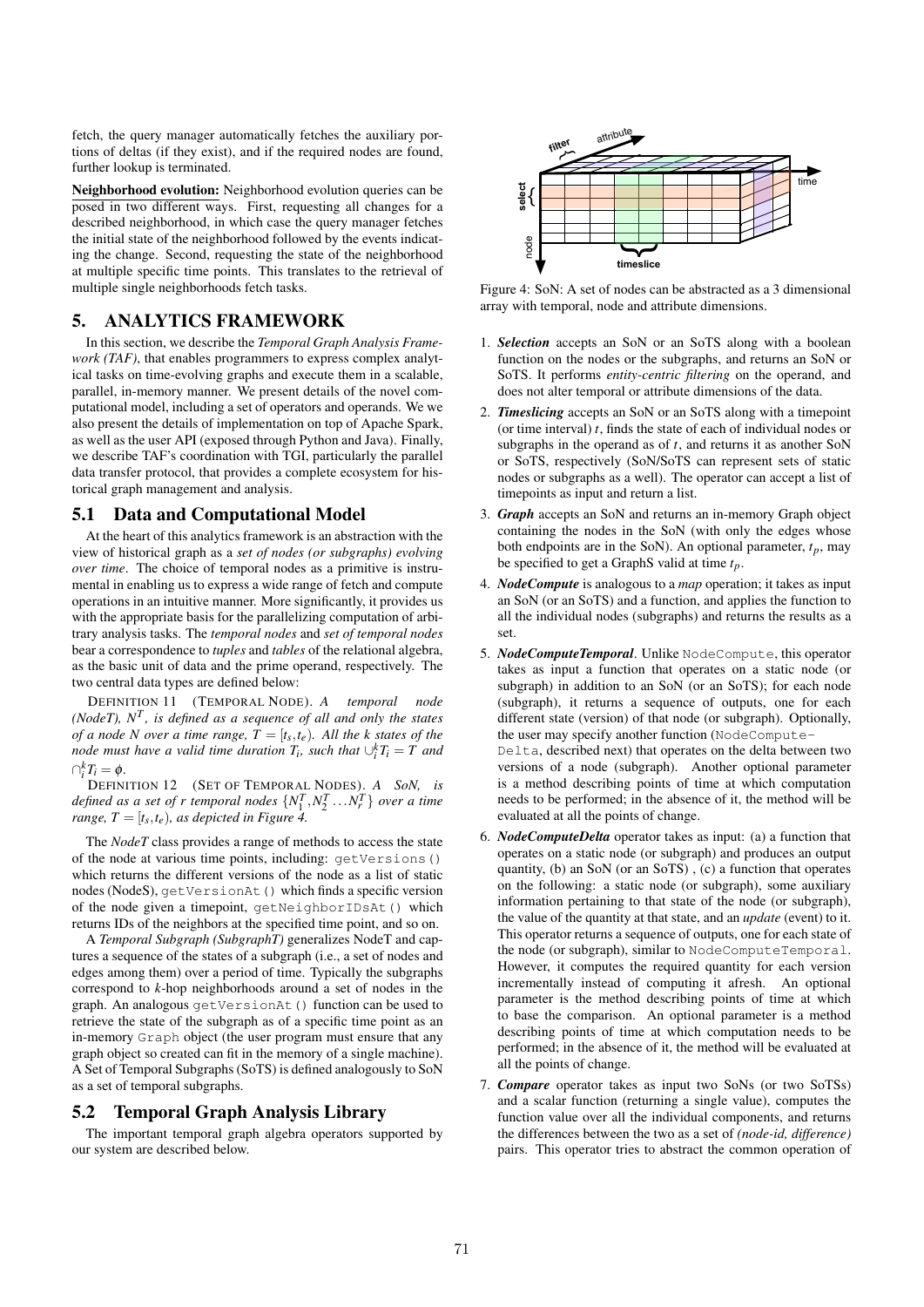comparing two different snapshots of a graph at different time points. A simple variation of this operator takes a single SoN (or SoTS) and two timepoints as input, and does the compare on the timeslices of the SoN as of those two timepoints. An optional parameter is the method describing points of time at which to base the comparison.

- 8. *Evolution* operator samples a specified quantity (provided as a function) over time to return evolution of the quantity over a period of time. An optional parameter is the method describing points of time at which to base the evolution.
- 9. *TempAggregation* abstractly represents a collection of temporal aggregation operators such as Peak, Saturate, Max, Min, and Mean over a scalar timeseries. The aggregation operations are performed over a specified quantity for an SoN or SoTS. For instance, finding "times at which there was a *peak* in the network density" is used to find eventful timepoints of high interconnectivity such as conversations in a cellular network, or high transactional activity in a financial network.

### 5.3 System Implementation

The library is implemented in Python and Java and is built on top of the Spark API. The choice of Spark provides us with an efficient in-memory cluster compute execution platform, circumventing dealing with the issues of data partitioning, communication, synchronization, and fault tolerance. We provide a GraphX integration for utilizing the capabilities of the Spark based graph processing system for static graphs. Note that while we use Spark for implementation, the concepts presented as a part of the TAF are general and can be implemented over other distributed frameworks such as DryadLINQ<sup>6</sup>.

The key abstraction in Spark is that of an RDD, which represents a collection of objects of the same type, stored across a cluster. SoN and SoTS are implemented as RDDs of NodeT and SubgraphT respectively (i.e., as RDDTG<NodeT> and RDDTG<SubgraphT>, where RDDTG extends RDD class). Note that the in-memory graph objects may be implemented using any popular graph representation, specially the ones that support useful libraries on top. We now describe in brief the implementation details for NodeT and SubgraphT, followed by details of the incremental computational operator, and the parallel data fetch operation.

Figure 5 shows sample code snippets for three different analytical tasks – (a) finding the node with the *highest clustering coefficient* in a historical snapshot; (b) *comparing different communities* in a network; (c) finding the *evolution of network density* over a sample of ten points.

NodeT and SubgraphT: A set of temporal nodes is represented with an RDD of  $NodeT$  (temporal node). A temporal node contains the information for a node during a specified time interval. The question of the appropriate physical storage of the NodeT (or SubgraphT) structure is quite similar to storing a temporal graph on disk such as the one using a DeltaGraph or a TGI, however, in-memory instead of disk. Since NodeT is fetched at query time, it is preferable to avoid creating a complicated index, since the cost to create the index at query time is likely to offset any access latency benefits due to the index. Upon observing several analysis tasks, we noticed that the common access pattern is mostly in chronological order, i.e., the query requesting the subsequent versions or changes, in order of time. Hence, we store NodeT (and SubgraphT) as an initial snapshot of the node (or subgraph), followed by a list of chronologically sorted events. It provides methods such as GetStartTime(), GetEndTime(), GetStateAt(),

| tgiH = TGIHandler(tgiconf, "wiki", sparkcontext)                           |
|----------------------------------------------------------------------------|
| $sots = sors(k=1, tqH).$ Timeslice(" $t = \text{July } 14,2002"$ ).fetch() |
| $nm = NodeMetrics()$                                                       |
| $nodeCC = sotsNodeCompute(mn.LCC, append = True, key='CC')$                |
| $maxICC = nodeCC.max(key='cc")$                                            |

(a) Finding node with highest local clustering coefficient

| tqiH = TGIHandler(tqiconf, "snet", sparkcontext)                  |
|-------------------------------------------------------------------|
| $\gamma$ son = SON(tgiH).Timeslice('t >= Jan 1,2003 and t< Jan 1, |
| $\backslash$ ',2004').Filter("community")                         |
|                                                                   |
|                                                                   |
| compAB = SON.Compare(sonA, sonB, SON.count())                     |
| print('Average membership in 2003.')                              |
| print(A=%s\tB=%s'%(mean(compAB[0]), mean(compAB[1])))             |

(b) Comparing two communities in a network

| tqiH = TGIHandler(tqiconf, "wiki", sparkcontext)              |
|---------------------------------------------------------------|
| $son = SON(tqih)$ . Select("id < 5000"). Timeslice("t >= OCt" |
| \"24. 2008").fetch()                                          |
| $am = GraphMetrices()$                                        |
| evol = son.GetGraph().Evolution(gm.density, 10)               |
| print('Graph density over 10 points=%s'%evol)                 |

(c) Evolution of network density Figure 5: Examples of analytics using the TAF Python API.

GetIterator(), Iterator.GetNextVersion(), Iterator.GetNextEvent(), and so on. We omit their details as their functionality is apparent from the nomenclature.

NodeComputeDelta: NodeComputeDelta evaluates a quantity over each NodeT (or SubgraphT) using two supplied methods, *f*() which computes the quantity on a state of the node or subgraph, and,  $f_{\Lambda}$ (), which updates the quantity on a state of the node or subgraph for a given set of event updates. Consider a simple example of computing the fraction of all nodes that contain a specific attribute value in a given SubgraphT. If this was performed using NodeComputeTemporal, the quantity will be computed afresh on each new version of the subgraph, which would cost  $\mathcal{O}(N \cdot T)$ operations where *N* is the size of the operand (number of nodes) and *T* is the number of versions. However, using incremental computation, each new version after the first snapshot can be processed in constant time, which adds up to  $\mathcal{O}(N+T)$ . While performing incremental computation, the corresponding *f*∆() method is expected to be defined so as to evaluate the nature of the event – whether it brings about any change in the output quantity or not, i.e., a scalar change value based upon the actual event and the concerned portions of the state of the graph, and also update the auxiliary structure, if used. Code snippet in Figure 6 illustrates the usage of NodeComputeTemporal and NodeComputeDelta in a similar example.

Consider a somewhat more intricate example, where one needs to find counts of a small pattern *over time* on an SoTS, such as finding the occurrence of a subgraph pattern in the data graph's history. In order to perform such pattern matching over long sequences of subgraph versions, it is essential to maintain certain inverted indexes which can be looked up to answer in constant time whether an event has caused a change in the answer from a previous state or caused a change in the index itself, or both. Such inverted indexes, quite common to subgraph pattern matching, are required to be updated with every event; otherwise, with every new event update, we would need to look up the new state of the subgraph afresh which would simply reduce it to performing non-indexed subgraph pattern matching over new snapshots of a subgraph at each time point, which is a fairly expensive task. In order to utilize a constantly updated set of indices, the auxiliary information, which is a parameter and a return type for *f*∆(), can be utilized. Note that such an incremental computational operator opens up possibilities of utiliz-

<sup>6</sup>http://research.microsoft.com/en-us/projects/DryadLINQ/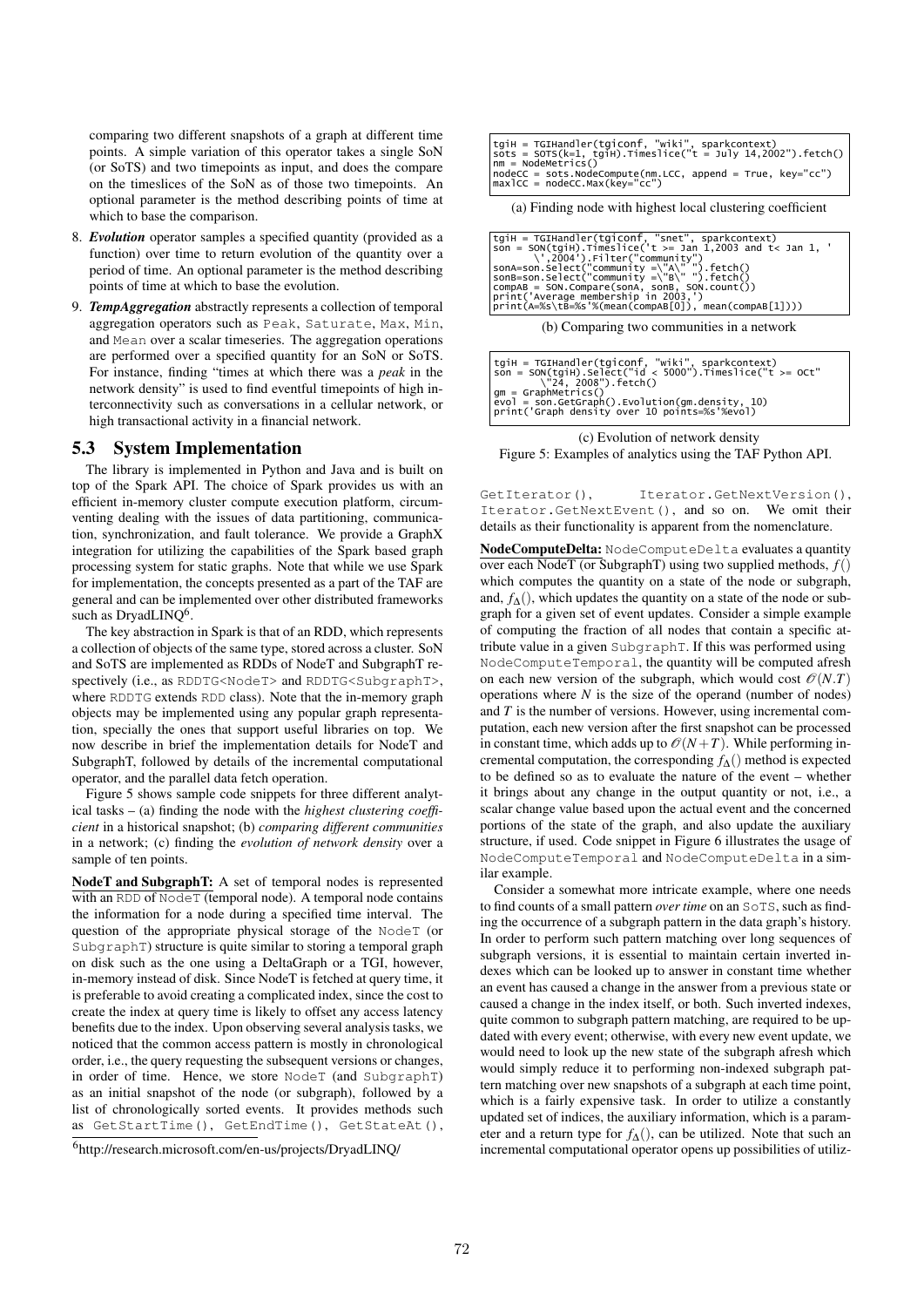| $'2009'$ . fetch $()$<br>labelCount = sots.NodeComputeTemporal(fCountLabel)<br>labelCount = sots.NodeComputeDelta(fCountLabel, fCountLabelDel)<br>def fCountLabel(g):<br>$labCount = 0$<br>for node in $q$ . GetNodes $()$ :<br>if node.GetPropValue('EntityType') == 'Author':<br>$labCount += 1$<br>return labCount<br>def fCountLabelDel(gPrev, valPrev, event):<br>$valNew = valprev$<br>if event. Type == $EType.AttribValAfter:$<br>if event Attribkey == 'EntityType':<br>$if event.PrevVal == 'Author':$ |
|------------------------------------------------------------------------------------------------------------------------------------------------------------------------------------------------------------------------------------------------------------------------------------------------------------------------------------------------------------------------------------------------------------------------------------------------------------------------------------------------------------------|
|                                                                                                                                                                                                                                                                                                                                                                                                                                                                                                                  |
|                                                                                                                                                                                                                                                                                                                                                                                                                                                                                                                  |
|                                                                                                                                                                                                                                                                                                                                                                                                                                                                                                                  |
| $valuew = valuev - 1$<br>else if event. NextVal == 'Author':<br>$valNew = valprev + 1$<br>return valNew                                                                                                                                                                                                                                                                                                                                                                                                          |

Figure 6: Incremental computation using different options: NodeComputeTemporal and NodeComputeDelta to compute counts of nodes with a specific label in subgraphs over time.

ing a large body of algorithmic work in online and streaming graph query evaluation for the purpose of graph analytics.

Specifying interesting time points: In the map-oriented version operators on an SoN or an SoTS, the time points of evaluation, by default, are all the points of change in the given operand. However, a user may choose to provide a definition of which points to select. This can be as simple as returning a constant set of timepoints, or based on a more complex function of the operand(s). Except the Compare operator, which accepts two operands, other operators allow an optional function, which works on a singe temporal operand; the compare accepts a similar function that operates on two such operands. Two such examples can be seen in Figure 7.

```
tgiH = TGIHandler(tgiconf, "wiki", sparkcontext)
son = SON(tgiH).Select("id < 5000").Timeslice("t >= OCt" 
 \"24, 2008").fetch()
gm = GraphMetrics()
evol = son.GetGraph().Evolution(gm.density,
 \ selectTimepointsMinimal)
print('Graph density over 3 points=%s'%evol)
...
def selectTimepointsMinimal(son):
 time_arr = []
 st = son.GetStartTime()
 et = son.GetEndTime()
 time_arr.append(st)
 time_arr.append((st + et)/2)
 time_arr.append(et)
 return time_arr
```


Data Fetch: In a temporal graph analysis task, we first need to instantiate a *TGI connection handler* instance. It contains configurations such as address and port of the TGI *query manager host*, *graph-id*, and a *SparkContext* object. Then, a SON (or SOTS) object is instantiated by passing the reference to the TGI handler, and any query specific parameters (such as k-value for fetching 1 hop neighborhoods with SOTS). The next few instructions specify the semantics of the graph to be fetched from the TGI. This is done through the commands explained in Section 5.1, such as the Select, Filter, Timeslice, etc. However, the actual retrieval from the index doesn't happen until the first statement following the specification instructions. A fetch() command can be used explicitly to tell the system to perform the fetch operation. Upon the fetch() call, the analytics framework sends the combined instructions to the query planner of the TGI, which translates those instructions into an optimal retrieval plan. This prevents the system from retrieving large amounts of data from the index that is a superset of the required information and prune it later.



Figure 8: A flow diagram of the parallel fetch operation between the TGI and TAF clusters. The numbers in circles indicate the relative order of events and arrowheads indicate the direction of flow.

The analytics engine runs in parallel on a set of machines, so does the graph index. The parallelism at both places speeds up and scales both the tasks. However, if the retrieval graph at the TGI cluster was aggregated at the Query Manager and sent serially to the master of the analytical framework engine after which it was distributed to the different machines on the cluster, it would create a space and time bottleneck at the Query Manager and the master, respectively, for large graphs. In order to bypass this situation, we have designed a parallel fetch operation, in which there is a direct communication between the nodes of the analytics framework cluster and the nodes of the TGI cluster. This happens through a protocol that can be seen in Figure 8 and summarized below:

- 1. Analytics query containing fetch instructions is received by the TAF master.
- 2. A handshake between the TAF master and TGI query manager is established. The latter receives fetch instructions and the former is made aware of the active TGI query processors.
- 3. Parallel fetch starts at the TGI cluster.
- 4. The TAF master instantiates a TGIDriver instance at each of its cluster machines wrapped in a RDD.
- 5. Each node at the TAF performs a handshake with one or more of the TGI nodes.
- 6. Upon completion of fetch at TGI, the individual TGI nodes transfer the SoN to an RDDs on the corresponding TAF nodes.

More details on the TGI-TAF integration can be found in the longer version of the paper [22].

#### 6. EXPERIMENTAL EVALUATION

In this section, we empirically evaluate the efficiency of TGI and TAF. To recap, TGI is a persistent store for entire histories of large graphs, that enables fast retrieval for a diverse set of graph primitives – snapshots, subgraphs, and nodes at past time points or across intervals of time. We primarily highlight the performance of TGI across the entire spectrum of retrieval primitives. We are not aware of a baseline that may compete with TGI across all or a substantial subset of these retrieval primitives. Specialized alternatives such as DeltaGraph for snapshot retrieval is highly unsuitable for node or neighbor version retrieval; a version centric index may be specialized for node-version retrieval but is highly unsuitable for snapshot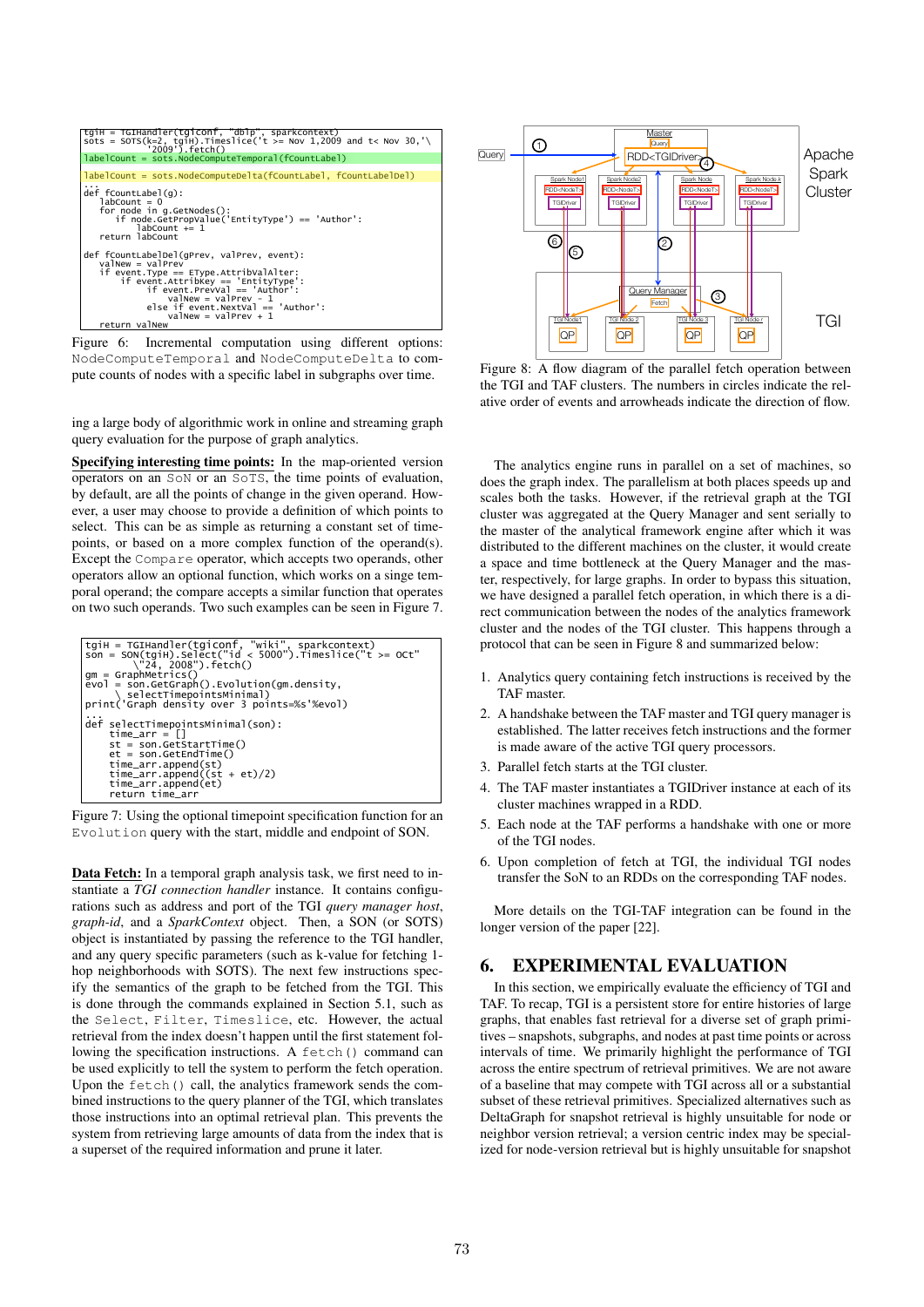

Figure 9: Snapshot retrieval times for varying parallel fetch factor (*c*), on Dataset 1;  $m = 4$ ;  $r = 1$ ,  $ps = 500$ .

or neighborhood-version style retrieval. Also note that TGI generalizes all the known approaches including those two; using appropriate parameter configurations, it can even converge to any specific alternative. Secondly, we demonstrate the scalability of TGI design through experiments on parallel fetching for large and varying data sizes. Finally, we also report experiments demonstrating computational scalability of the TAF for a graph analysis task, as well as the benefits of our incremental computational operator.

Datasets and Notation: We use four datasets: (1) Wikipedia citation network consisting of 266,769,613 edge addition or modification events from Jan 2001 to Sept 2010. At its largest point, the graph consists of 21,443,529 nodes and 122,075,026 edges; (2) We augment Dataset 1 by adding around 333 million synthetic events which randomly add new edges or delete existing edges over a period of time, making a total of 700 million events; (3) Similarly, we add 733 million events, making the total around 1 billion events; (4) Using a Friendster gaming network snapshot, we add synthetic dates at uniform intervals to 500 million events with a total of approximately 37.5 million nodes and 500 million edges.

Following key parameters that are varied in the experiments: data store machine count (*m*), replication across dataset (*r*), number of parallel fetching clients (*c*), eventlist size (*l*), snapshot or eventlist partition size (*ps*), and Spark cluster size (*ma*).

We conducted all experiments on an Amazon EC2 cluster. Cassandra ran on machines containing 4 cores and 15GB of available memory. We did not use row caching and the actual memory consumption was much lower that the available limit on those machines. Each fetch client ran on a single core with up to 7.5GB available memory. The machines with TAF nodes running Spark workers ran on a single core and 7.5GB of available memory each.

Snapshot retrieval: Figure 9 shows the snapshot retrieval times for Dataset 1 for different values of the parallel fetch factor, *c*. We observe that the retrieval cost is directly proportional to the size of the output. Further, using multiple clients to retrieve the snapshots in parallel gives near-linear speedup, especially with low parallelism. This demonstrates that TGI can exploit available parallelism well. We expect that with higher values of *m* (i.e., if the index were distributed across a more machines), linear speedup would be seen for larger values of *c* (this is corroborated by the next set of experiments). Figure 11c shows snapshot retrieval times for Dataset 4.

Figure 10 shows snapshot retrieval performance for three different sets of values for *m* and *r*. We can see that while there is no considerable difference in performance across the different configurations, using two storage machines slightly decreases the query latency over using one machine, in the case of a single query client,  $c = 1$ . For higher *c* values, we see that  $m = 2$  has a slight edge over  $m = 1$ . Also, the behavior for the two  $m = 1$  and  $m = 2$ ;  $r = 2$  cases are quite similar for same *c* values. However, we observed that the

latter case allows a higher possibility of *c* value whereas the former peaks out at a lower *c* value. Further, compression for deltas is negligible for TGI. We omit the detailed points of our investigation, but Figure 11a is representative of the general behavior.

In the special case of  $ps \rightarrow \infty$ , TGI becomes structurally equivalent to a DeltaGraph. While DeltaGraph provides the most efficient way of performing snapshot retrieval, we show that using lower values of *ps* in TGI only has a marginal impact on the performance of snapshot retrieval (Figure 11b). This occurs due to the TGI design policy of storing all the partitions of a delta contiguously in a cluster and avoiding any additional seek costs. Hence, DeltaGraph is subsumed as a part of TGI and we omit further comparisons in this respect. Also note that the internals of snapshot retrieval through DeltaGraph have been thoroughly explored in our prior work [21].

Node History Retrieval: Smaller eventlists or partition sizes provide a lower latency time for retrieving different versions of a node, which can be seen in Figure 12a and Figure 12c, respectively. This is primarily due to the reduction in effort for fetching and deserialization. A higher parallel fetch factor is effective in reducing the latency for version retrieval (Figure 12b). Note that the performances of version and snapshot retrieval for varying partition sizes are opposite. However, smaller eventlist sizes benefit both version and snapshot retrieval. Node version retrieval for Dataset 4 shows a similar behavior, which can be seen in Figure 14.

Neighborhood Retrieval: We compared the performance of retrieving 1-hop neighborhoods, both static and specific versions, using different graph partitioning and replication choices. A topological, flow-based partitioning accesses fewer graph partitions compared to a random partitioning scheme, and a 1-hop neighborhood replication restricts the access to a single partition.This can be seen in Figure 13a for 1-hop neighborhood retrieval latencies. As discussed in Section 4, the 1-hop replication does not affect other queries involving snapshots or individual nodes, as the replicated portion is stored separately from the original partition. In case of a 2-hop neighborhood retrieval, there are similar performance benefits over random partitioning.

Increasing Data Over Time: We observed the fetch performance of TGI with an increasing size of the index. We measured the latencies for retrieving certain snapshots upon varying the time duration of the graph dataset, as shown in Figure 13b. Datasets 2 and 3 contain additional 333 million and 733 million events over dataset 1, respectively. Only a marginal difference in snapshot retrieval performance demonstrates TGI's scalability for large datasets.

Conducting Scalable Analytics: We examined TAF's performance through an analytical task for determining the highest local clustering coefficient in historical graph snapshot. Figure 13c shows compute times for the given task on different graph sizes, as well as varying size of the Spark cluster. Speedups due to parallel execution can be observed, especially for larger datasets.

Temporal Computation: Earlier in the chapter, we presented two separate ways of computing a quantity over changing versions of a graph (or node). Those include, evaluating the quantity on different versions of the graph separately, and alternatively, performing it in an incremental fashion, utilizing the result for the previous version and updating it with respect to the graph updates. This can be seen for a simple node label counting task in Figure 6. the benefits due to the incremental (NodeComputeDelta operator) computation over a version-based computation (NodeComputeTemporal operator) can be seen in Figure 15.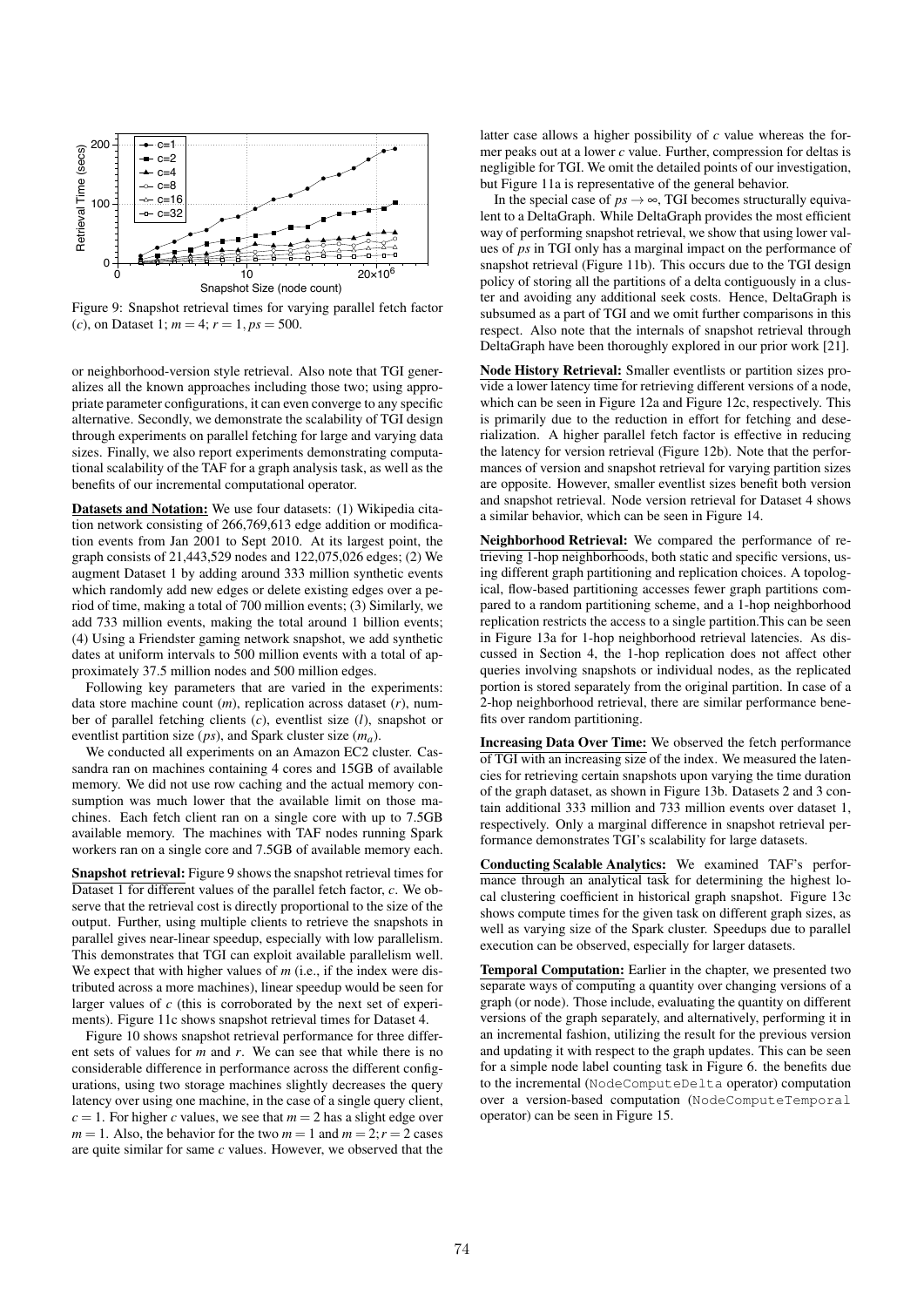





(a) Compressed vs. uncompressed storage. (b) Effect of partition sizes. (c) Snapshot retrieval;  $m = 6$ ;  $c = 1$ ,  $ps = 500$ . Figure 11: Snapshot retrieval across various parameters.  $r = 1$ ; Dataset 1 for (a) and (b); Dataset 4 for (c).









(b) Speedups due to varying parallel fetch factor, *c*.  $m = 4$ ,  $ps = 500$ ,  $r = 1$ ,  $l = 5000$ . Figure 12: Node version retrieval across various parameters.









**Dataset** 1 Dataset 2 Dataset 3

 $40$ 





(c) TAF computation times for Local Clustering Coefficient on varying graph sizes (N=node count) using different cluster sizes.

Figure 13: Experiments for partitioning strategies and growing data size  $(m = 4, r = 2, c = 4, ps = 500)$ ; TAF analytics computation.





Figure 15: Label counting for 2-hop neighborhoods using (NodeComputeTemporal) and (NodeComputeDelta), respectively. We report cumulative time taken (excluding fetch time) for varying version counts on Dataset 4 with 2 Spark workers.